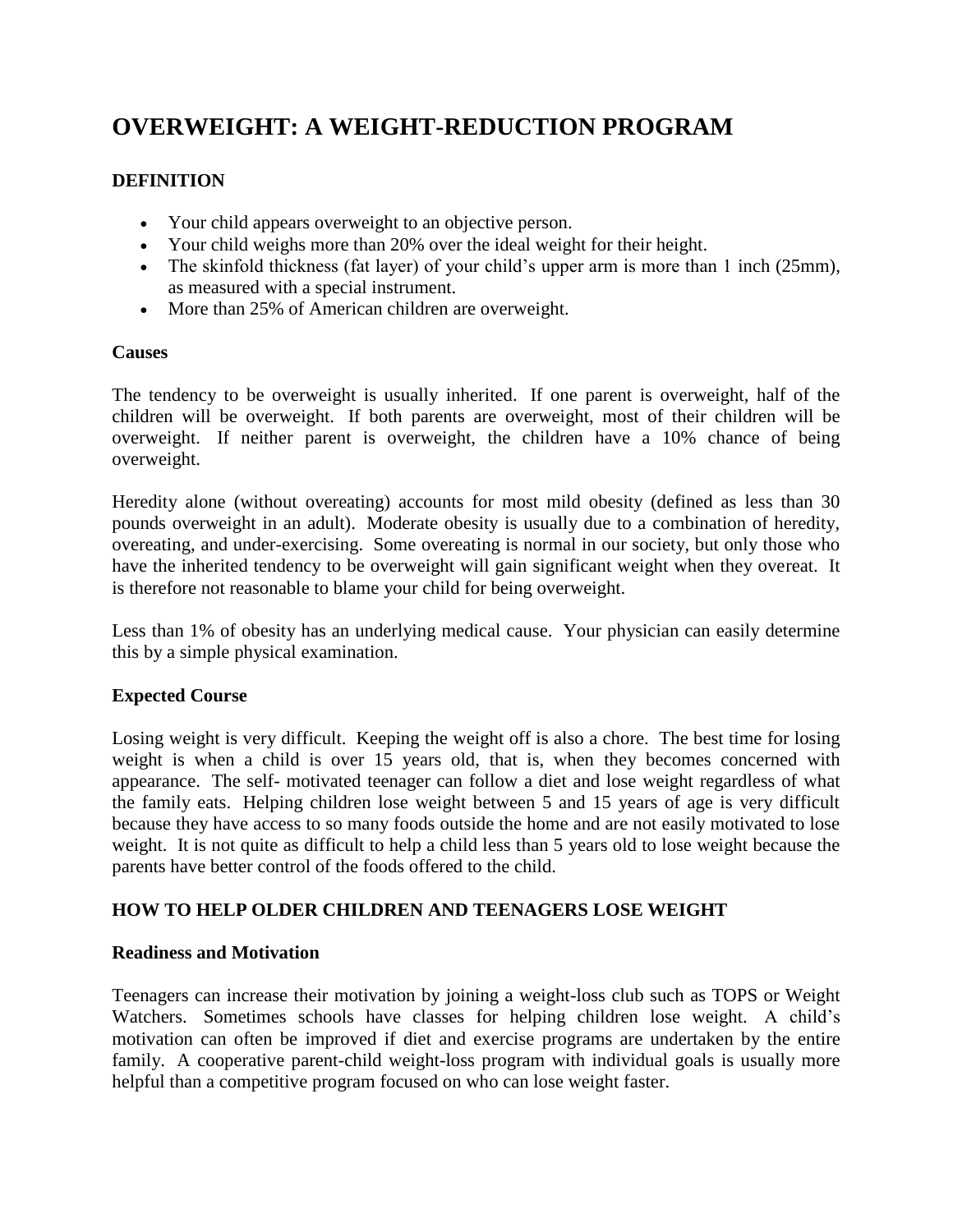#### **Protecting Your Child's Self-Esteem**

Self-esteem is more important than an ideal body weight. If your child is overweight, they are probably already disappointed in themselves. They need their family to support them and accept them as they are. Self-esteem can be reduced or destroyed by parents who become overconcerned about their child's weight. Avoid the following pitfalls:

- Do not tell your child they are fat. Do not discuss their weight unless they bring it up.
- Never try to put your child on a strict diet. Diets are unpleasant and should be selfimposed.
- Never deprive your child of food if they say they are hungry. Withholding food eventually leads to overeating.
- Do not nag them about their weight or eating habits.

#### **Setting Weight-Loss Goals**

Pick a realistic target weight, depending on your child's bone structure and degree of obesity. The loss of 1 pound per week is an attainable goal, but your child will have to work quite hard to maintain this rate of weight loss for several weeks. Have your child weigh no more than once a week; daily weighing generates too much false hope or disappointment. Keeping a record of weekly weights may provide added motivation. When losing weight becomes a strain, have your child take a few weeks off from the weight-loss program. During this time, try to help your child stay at a constant weight.

Once your child has reached the target weight, the long-range goal is to try to stay within 5 pounds of that weight. Staying at a particular weight is possible only through permanent moderation in eating and maintaining a reasonable exercise program. Your child will probably always have the tendency to gain weight easily and it is important that he understand this.

#### **Diet: Decreasing Calorie Consumption**

Your child should eat 3 well-balanced meals of appropriate-size portions every day. There are no forbidden foods; your child can have a serving of anything family or friends are eating. However, there are forbidden portions. While your child is reducing, they must leave the table a bit hungry. Your child cannot lose weight if they eat until full (satiated).

Encourage average portions and discourage seconds. Shortcuts such as fasting, crash dieting, and diet pills rarely work and may be dangerous. Liquid diets are safe only if used according to directions. If you have any questions, consult a dietician.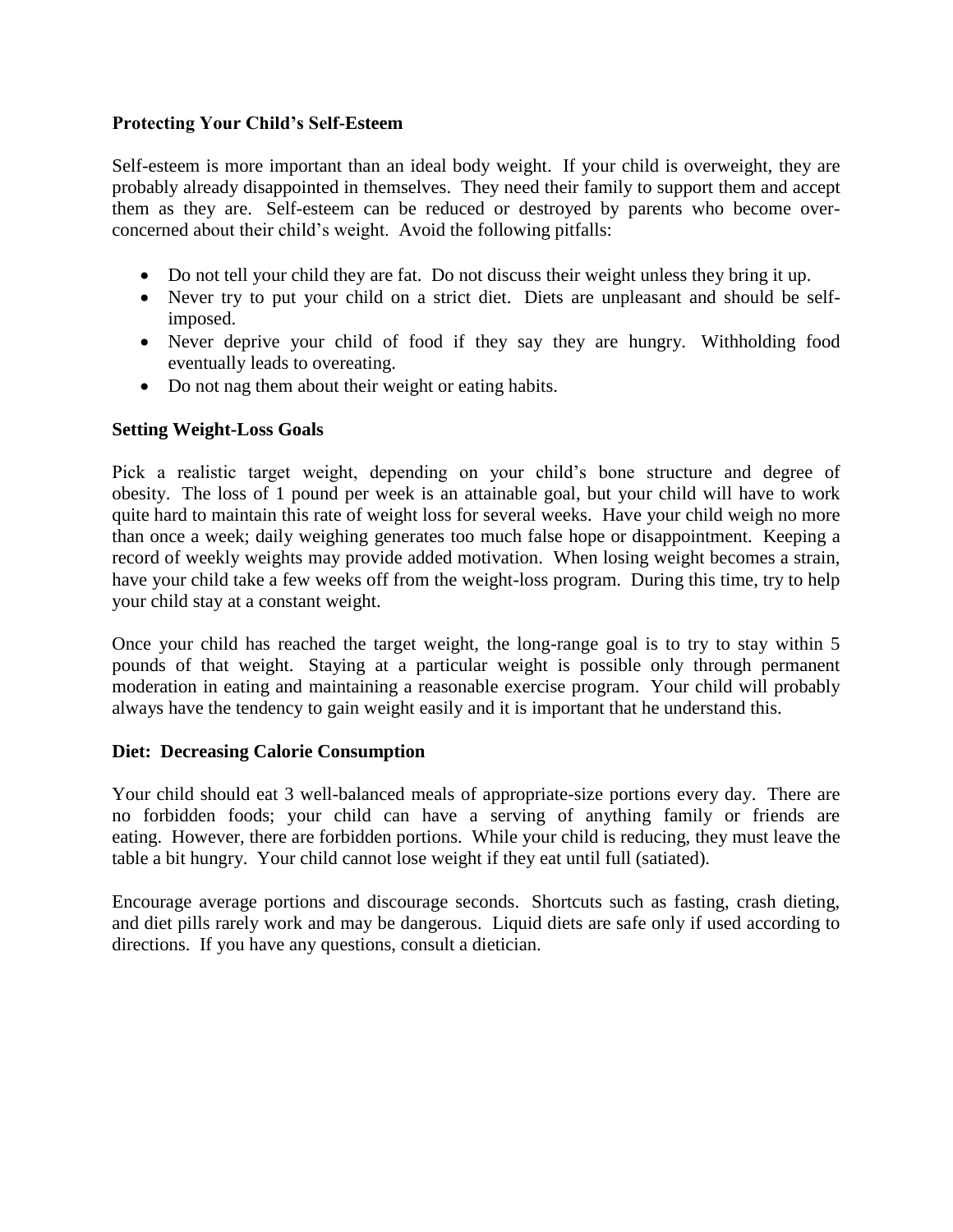Calorie counting is helpful for some people, but it is usually too time consuming. Consider the following guidelines on what to eat and drink:

- Fluids: Mainly use low-calorie drinks such as skim milk, fruit juice diluted in half with water, diet drinks, or flavored mineral water. Because milk has a lot of calories, your child should drink no more than 16 ounces of skim or low-fat milk each day. Since fruit juices and 2% milk have similar calories per ounce, keep juice consumption to 8 ounces or less per day. All other drinks should be either water or diet drinks. Encourage your child to drink 6 glasses of water each day.
- Meals: Serve fewer fatty foods (for example, eggs, bacon, sausage, butter). A portion of fat has twice as many calories as the same portion of protein or carbohydrate. Trim the fat off meats. Serve more baked, boiled, or steamed foods and fewer fried foods. Serve more fruits, vegetables, salads, and grains.
- Desserts: Encourage smaller-than-average portions. Encourage more gelatin and fresh fruits as desserts. Avoid rich desserts. Do not serve seconds.
- Snacks: Serve only low-calorie foods such as raw vegetables (carrot sticks, celery sticks, raw potato sticks, pickles), raw fruits (apples, oranges, cantaloupe), popcorn, or diet soft drinks. Limit snacks to 2 each day.
- Vitamins: Give your child one multivitamin tablet daily during the weight-loss program.

# **Eating Habits**

To counteract the tendency to gain weight, your youngster must be taught eating habits that will last for a lifetime. You can help your child lose weight and keep off unwanted pounds by doing the following:

- Discourage skipping any of the 3 basic meals.
- Encourage drinking a glass of water before meals.
- Serve smaller portions.
- Suggest chewing the food slowly.
- Offer second servings only if your child has waited for 10 minutes after finishing the first serving.
- Do not purchase high-calorie snack foods such as potato chips, candy, or regular soft drinks.
- Do purchase and keep available diet soft drinks and fresh fruits and vegetables.
- Leave only low-calorie snacks out on the counter fruit, for example. Put away the cookie jar.
- Store food only in the kitchen. Keep it out of other rooms.
- Offer no more than 2 snacks each day. Discourage your child from continual snacking ("grazing") throughout the day.
- Allow eating in your home only at the kitchen or dining-room table. Discourage eating while watching television, studying, riding in the car, or shopping. Once eating becomes associated with these activities, the body learns to expect it.
- Discourage eating alone.